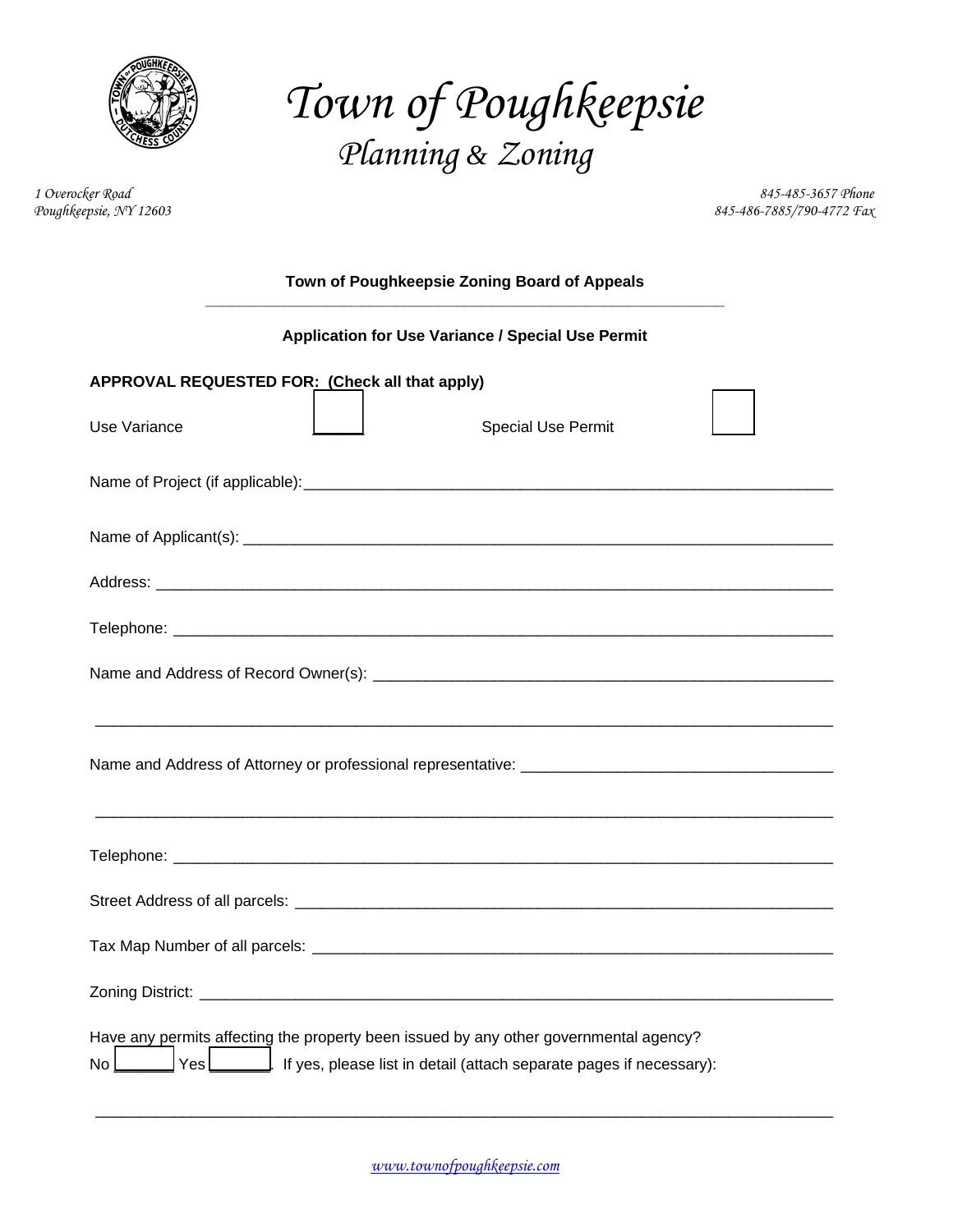| Has any application(s) for any other permit(s) for any activity affecting the property been submitted to any |
|--------------------------------------------------------------------------------------------------------------|
|                                                                                                              |
| necessary):                                                                                                  |

 $\_$  , and the set of the set of the set of the set of the set of the set of the set of the set of the set of the set of the set of the set of the set of the set of the set of the set of the set of the set of the set of th

### **Attach a copy of the current deed and any easements affecting the property.**

### **A) For Use Variance Applications:**

Provide a description of the proposed activity with regard to the following standards. (Attach additional pages as necessary). In order to prove unnecessary hardship the applicant shall demonstrate to the Zoning Board of Appeals for each and every permitted use under the zoning regulations for the particular district where the property is located:

1) That the applicant cannot realize a reasonable return, provided that lack of return is substantial as demonstrated by competent financial evidence, and

\_\_\_\_\_\_\_\_\_\_\_\_\_\_\_\_\_\_\_\_\_\_\_\_\_\_\_\_\_\_\_\_\_\_\_\_\_\_\_\_\_\_\_\_\_\_\_\_\_\_\_\_\_\_\_\_\_\_\_\_\_\_\_\_\_\_\_\_\_\_\_\_\_\_\_\_\_\_\_\_\_\_

\_\_\_\_\_\_\_\_\_\_\_\_\_\_\_\_\_\_\_\_\_\_\_\_\_\_\_\_\_\_\_\_\_\_\_\_\_\_\_\_\_\_\_\_\_\_\_\_\_\_\_\_\_\_\_\_\_\_\_\_\_\_\_\_\_\_\_\_\_\_\_\_\_\_\_\_\_\_\_\_\_\_

2) That the alleged hardship relating to the property in question is unique, and does not apply to a substantial portion of the district or neighborhood, and

\_\_\_\_\_\_\_\_\_\_\_\_\_\_\_\_\_\_\_\_\_\_\_\_\_\_\_\_\_\_\_\_\_\_\_\_\_\_\_\_\_\_\_\_\_\_\_\_\_\_\_\_\_\_\_\_\_\_\_\_\_\_\_\_\_\_\_\_\_\_\_\_\_\_\_\_\_\_\_\_\_\_

3) That the requested use variance, if granted, will not alter the essential character of the neighborhood, and

\_\_\_\_\_\_\_\_\_\_\_\_\_\_\_\_\_\_\_\_\_\_\_\_\_\_\_\_\_\_\_\_\_\_\_\_\_\_\_\_\_\_\_\_\_\_\_\_\_\_\_\_\_\_\_\_\_\_\_\_\_\_\_\_\_\_\_\_\_\_\_\_\_\_\_\_\_\_\_\_\_\_

\_\_\_\_\_\_\_\_\_\_\_\_\_\_\_\_\_\_\_\_\_\_\_\_\_\_\_\_\_\_\_\_\_\_\_\_\_\_\_\_\_\_\_\_\_\_\_\_\_\_\_\_\_\_\_\_\_\_\_\_\_\_\_\_\_\_\_\_\_\_\_\_\_\_\_\_\_\_\_\_\_\_

\_\_\_\_\_\_\_\_\_\_\_\_\_\_\_\_\_\_\_\_\_\_\_\_\_\_\_\_\_\_\_\_\_\_\_\_\_\_\_\_\_\_\_\_\_\_\_\_\_\_\_\_\_\_\_\_\_\_\_\_\_\_\_\_\_\_\_\_\_\_\_\_\_\_\_\_\_\_\_\_\_\_

\_\_\_\_\_\_\_\_\_\_\_\_\_\_\_\_\_\_\_\_\_\_\_\_\_\_\_\_\_\_\_\_\_\_\_\_\_\_\_\_\_\_\_\_\_\_\_\_\_\_\_\_\_\_\_\_\_\_\_\_\_\_\_\_\_\_\_\_\_\_\_\_\_\_\_\_\_\_\_\_\_\_

\_\_\_\_\_\_\_\_\_\_\_\_\_\_\_\_\_\_\_\_\_\_\_\_\_\_\_\_\_\_\_\_\_\_\_\_\_\_\_\_\_\_\_\_\_\_\_\_\_\_\_\_\_\_\_\_\_\_\_\_\_\_\_\_\_\_\_\_\_\_\_\_\_\_\_\_\_\_\_\_\_\_

4) That the alleged hardship has not been self-created.

#### **B) For Special Use Permit Applications (except accessory apartment):**

Provide a description of the proposed activity with regard to the following standards. (Attach additional pages as necessary):

1) That there would not be any detrimental effect by the establishment of such use on other uses within the district.

\_\_\_\_\_\_\_\_\_\_\_\_\_\_\_\_\_\_\_\_\_\_\_\_\_\_\_\_\_\_\_\_\_\_\_\_\_\_\_\_\_\_\_\_\_\_\_\_\_\_\_\_\_\_\_\_\_\_\_\_\_\_\_\_\_\_\_\_\_\_\_\_\_\_\_\_\_\_\_\_\_\_

\_\_\_\_\_\_\_\_\_\_\_\_\_\_\_\_\_\_\_\_\_\_\_\_\_\_\_\_\_\_\_\_\_\_\_\_\_\_\_\_\_\_\_\_\_\_\_\_\_\_\_\_\_\_\_\_\_\_\_\_\_\_\_\_\_\_\_\_\_\_\_\_\_\_\_\_\_\_\_\_\_\_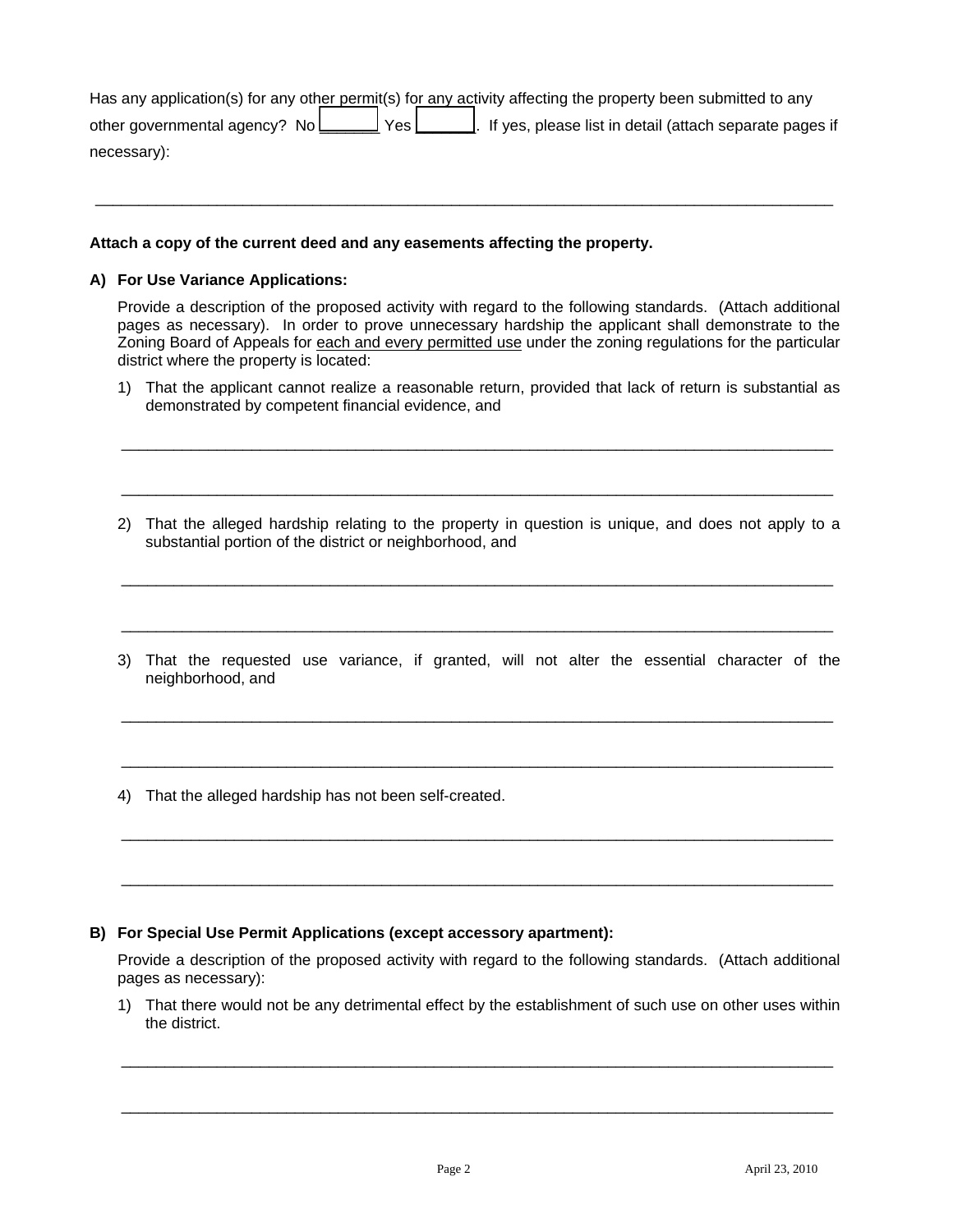2) That such use will be in harmony with the orderly development of the district and the location, nature and height of buildings, walls, fences and parking areas will not discourage the appropriate development and use of adjacent lands.

\_\_\_\_\_\_\_\_\_\_\_\_\_\_\_\_\_\_\_\_\_\_\_\_\_\_\_\_\_\_\_\_\_\_\_\_\_\_\_\_\_\_\_\_\_\_\_\_\_\_\_\_\_\_\_\_\_\_\_\_\_\_\_\_\_\_\_\_\_\_\_\_\_\_\_\_\_\_\_\_\_\_

\_\_\_\_\_\_\_\_\_\_\_\_\_\_\_\_\_\_\_\_\_\_\_\_\_\_\_\_\_\_\_\_\_\_\_\_\_\_\_\_\_\_\_\_\_\_\_\_\_\_\_\_\_\_\_\_\_\_\_\_\_\_\_\_\_\_\_\_\_\_\_\_\_\_\_\_\_\_\_\_\_\_

3) That all structures, equipment and materials shall be reasonably accessible for fire and police protection.

\_\_\_\_\_\_\_\_\_\_\_\_\_\_\_\_\_\_\_\_\_\_\_\_\_\_\_\_\_\_\_\_\_\_\_\_\_\_\_\_\_\_\_\_\_\_\_\_\_\_\_\_\_\_\_\_\_\_\_\_\_\_\_\_\_\_\_\_\_\_\_\_\_\_\_\_\_\_\_\_\_\_

\_\_\_\_\_\_\_\_\_\_\_\_\_\_\_\_\_\_\_\_\_\_\_\_\_\_\_\_\_\_\_\_\_\_\_\_\_\_\_\_\_\_\_\_\_\_\_\_\_\_\_\_\_\_\_\_\_\_\_\_\_\_\_\_\_\_\_\_\_\_\_\_\_\_\_\_\_\_\_\_\_\_

4) That the use meets the prescribed requirements for the district in which located, including minimum yard requirements for the district in which located or as further specified in this section and including maximum height, required off-street parking and sign regulations.

\_\_\_\_\_\_\_\_\_\_\_\_\_\_\_\_\_\_\_\_\_\_\_\_\_\_\_\_\_\_\_\_\_\_\_\_\_\_\_\_\_\_\_\_\_\_\_\_\_\_\_\_\_\_\_\_\_\_\_\_\_\_\_\_\_\_\_\_\_\_\_\_\_\_\_\_\_\_\_\_\_\_

\_\_\_\_\_\_\_\_\_\_\_\_\_\_\_\_\_\_\_\_\_\_\_\_\_\_\_\_\_\_\_\_\_\_\_\_\_\_\_\_\_\_\_\_\_\_\_\_\_\_\_\_\_\_\_\_\_\_\_\_\_\_\_\_\_\_\_\_\_\_\_\_\_\_\_\_\_\_\_\_\_\_

5) Noise. The maximum noise level at the property line applicable to the use involved shall not exceed the maximum established under Chapter 139 of the Town Code.

\_\_\_\_\_\_\_\_\_\_\_\_\_\_\_\_\_\_\_\_\_\_\_\_\_\_\_\_\_\_\_\_\_\_\_\_\_\_\_\_\_\_\_\_\_\_\_\_\_\_\_\_\_\_\_\_\_\_\_\_\_\_\_\_\_\_\_\_\_\_\_\_\_\_\_\_\_\_\_\_\_\_

\_\_\_\_\_\_\_\_\_\_\_\_\_\_\_\_\_\_\_\_\_\_\_\_\_\_\_\_\_\_\_\_\_\_\_\_\_\_\_\_\_\_\_\_\_\_\_\_\_\_\_\_\_\_\_\_\_\_\_\_\_\_\_\_\_\_\_\_\_\_\_\_\_\_\_\_\_\_\_\_\_\_

6) Discharge of water. No polluting or objectionable waste shall be discharged into any stream or other natural drainage channel or upon the land that will in any way interfere with the quality, operation or continuation of these natural systems or contribute to their despoliation.

\_\_\_\_\_\_\_\_\_\_\_\_\_\_\_\_\_\_\_\_\_\_\_\_\_\_\_\_\_\_\_\_\_\_\_\_\_\_\_\_\_\_\_\_\_\_\_\_\_\_\_\_\_\_\_\_\_\_\_\_\_\_\_\_\_\_\_\_\_\_\_\_\_\_\_\_\_\_\_\_\_\_

\_\_\_\_\_\_\_\_\_\_\_\_\_\_\_\_\_\_\_\_\_\_\_\_\_\_\_\_\_\_\_\_\_\_\_\_\_\_\_\_\_\_\_\_\_\_\_\_\_\_\_\_\_\_\_\_\_\_\_\_\_\_\_\_\_\_\_\_\_\_\_\_\_\_\_\_\_\_\_\_\_\_

7) Traffic access. All proposed traffic access ways shall be adequate but not excessive in number; adequate in width, grade and alignment and visibility; shall be sufficiently separated from street intersections and other places of public assembly; and shall meet other similar safety considerations.

\_\_\_\_\_\_\_\_\_\_\_\_\_\_\_\_\_\_\_\_\_\_\_\_\_\_\_\_\_\_\_\_\_\_\_\_\_\_\_\_\_\_\_\_\_\_\_\_\_\_\_\_\_\_\_\_\_\_\_\_\_\_\_\_\_\_\_\_\_\_\_\_\_\_\_\_\_\_\_\_\_\_

\_\_\_\_\_\_\_\_\_\_\_\_\_\_\_\_\_\_\_\_\_\_\_\_\_\_\_\_\_\_\_\_\_\_\_\_\_\_\_\_\_\_\_\_\_\_\_\_\_\_\_\_\_\_\_\_\_\_\_\_\_\_\_\_\_\_\_\_\_\_\_\_\_\_\_\_\_\_\_\_\_\_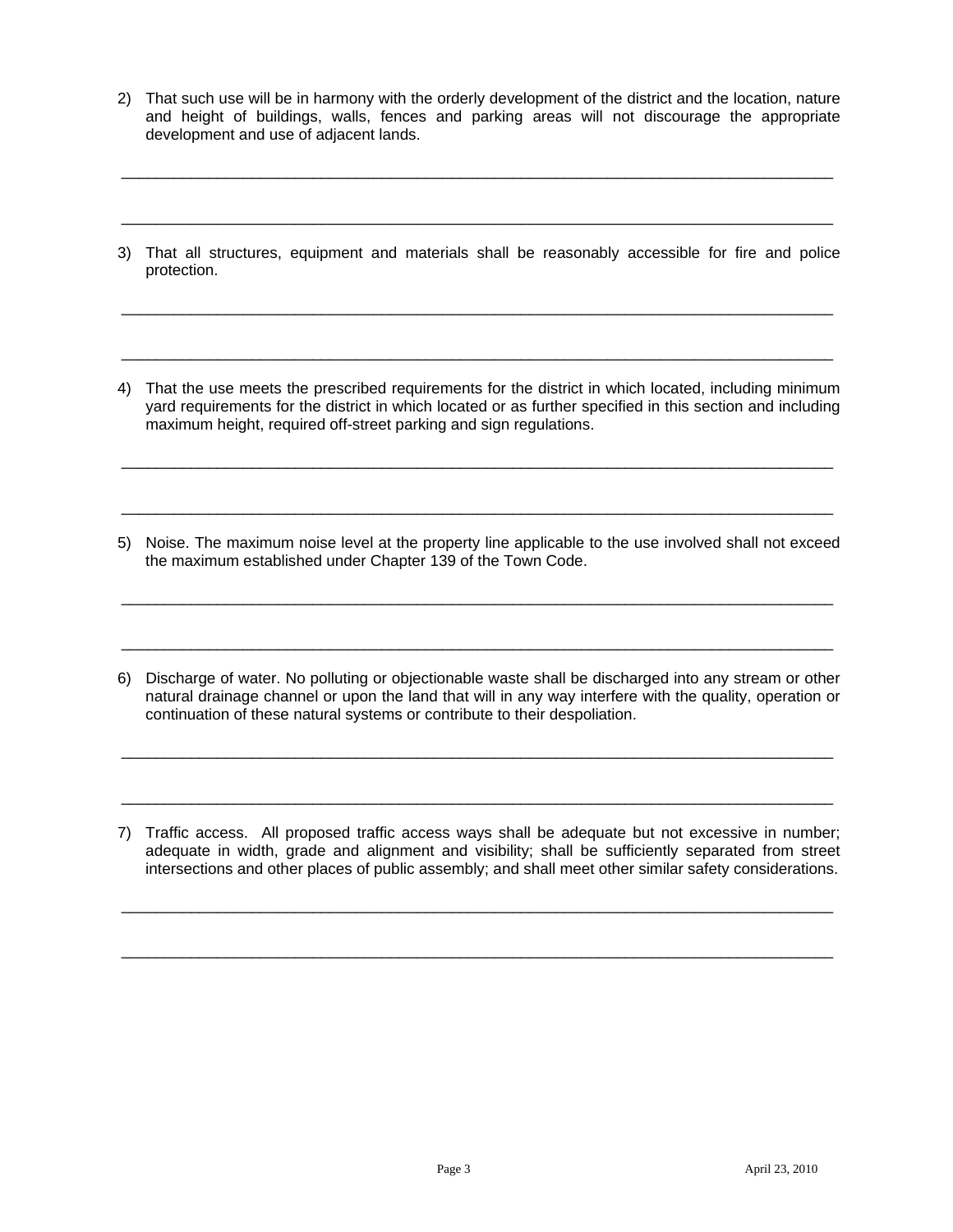8) Parking. Adequate off-street parking and loading spaces shall be provided in accordance with the off-street parking and loading requirements of this Chapter. Shared parking is encouraged where the peak parking demands of different uses occur at various times of the day. Use of a widely accepted means of projecting demand for shared use, such as the Urban Land Institute's Shared Parking report may be employed to demonstrate shared parking effects.

\_\_\_\_\_\_\_\_\_\_\_\_\_\_\_\_\_\_\_\_\_\_\_\_\_\_\_\_\_\_\_\_\_\_\_\_\_\_\_\_\_\_\_\_\_\_\_\_\_\_\_\_\_\_\_\_\_\_\_\_\_\_\_\_\_\_\_\_\_\_\_\_\_\_\_\_\_\_\_\_\_\_

\_\_\_\_\_\_\_\_\_\_\_\_\_\_\_\_\_\_\_\_\_\_\_\_\_\_\_\_\_\_\_\_\_\_\_\_\_\_\_\_\_\_\_\_\_\_\_\_\_\_\_\_\_\_\_\_\_\_\_\_\_\_\_\_\_\_\_\_\_\_\_\_\_\_\_\_\_\_\_\_\_\_

9) Circulation. The interior circulation system shall be adequate to provide safe accessibility to all required off-street parking, and to provide for the convenience and safety of vehicular, pedestrian, and bicycle movement within the site and in relation to adjacent areas or roads.

\_\_\_\_\_\_\_\_\_\_\_\_\_\_\_\_\_\_\_\_\_\_\_\_\_\_\_\_\_\_\_\_\_\_\_\_\_\_\_\_\_\_\_\_\_\_\_\_\_\_\_\_\_\_\_\_\_\_\_\_\_\_\_\_\_\_\_\_\_\_\_\_\_\_\_\_\_\_\_\_\_\_

\_\_\_\_\_\_\_\_\_\_\_\_\_\_\_\_\_\_\_\_\_\_\_\_\_\_\_\_\_\_\_\_\_\_\_\_\_\_\_\_\_\_\_\_\_\_\_\_\_\_\_\_\_\_\_\_\_\_\_\_\_\_\_\_\_\_\_\_\_\_\_\_\_\_\_\_\_\_\_\_\_\_

10) Landscaping and screening. All parking and service areas shall be reasonably screened during all seasons of the year from the view of adjacent residential lots and streets and the general landscaping of the site should be in character with that generally prevailing in the neighborhood. Existing trees twelve (12) inches or more in diameter at breast height (dbh) should be preserved to the maximum extent practical.

\_\_\_\_\_\_\_\_\_\_\_\_\_\_\_\_\_\_\_\_\_\_\_\_\_\_\_\_\_\_\_\_\_\_\_\_\_\_\_\_\_\_\_\_\_\_\_\_\_\_\_\_\_\_\_\_\_\_\_\_\_\_\_\_\_\_\_\_\_\_\_\_\_\_\_\_\_\_\_\_\_\_

\_\_\_\_\_\_\_\_\_\_\_\_\_\_\_\_\_\_\_\_\_\_\_\_\_\_\_\_\_\_\_\_\_\_\_\_\_\_\_\_\_\_\_\_\_\_\_\_\_\_\_\_\_\_\_\_\_\_\_\_\_\_\_\_\_\_\_\_\_\_\_\_\_\_\_\_\_\_\_\_\_\_

11) Character and appearance. The character and appearance of the proposed use, buildings, structures, outdoor signs, and lighting shall be in general harmony with the character and appearance of the surrounding neighborhood, and shall not adversely affect the general welfare of the inhabitants of the Town.

\_\_\_\_\_\_\_\_\_\_\_\_\_\_\_\_\_\_\_\_\_\_\_\_\_\_\_\_\_\_\_\_\_\_\_\_\_\_\_\_\_\_\_\_\_\_\_\_\_\_\_\_\_\_\_\_\_\_\_\_\_\_\_\_\_\_\_\_\_\_\_\_\_\_\_\_\_\_\_\_\_\_

\_\_\_\_\_\_\_\_\_\_\_\_\_\_\_\_\_\_\_\_\_\_\_\_\_\_\_\_\_\_\_\_\_\_\_\_\_\_\_\_\_\_\_\_\_\_\_\_\_\_\_\_\_\_\_\_\_\_\_\_\_\_\_\_\_\_\_\_\_\_\_\_\_\_\_\_\_\_\_\_\_\_

12) Historic and natural resources. The proposed use shall be designed and should be carried out in a manner that minimizes impacts to protect historic and natural environmental features on the site under review and in adjacent areas.

\_\_\_\_\_\_\_\_\_\_\_\_\_\_\_\_\_\_\_\_\_\_\_\_\_\_\_\_\_\_\_\_\_\_\_\_\_\_\_\_\_\_\_\_\_\_\_\_\_\_\_\_\_\_\_\_\_\_\_\_\_\_\_\_\_\_\_\_\_\_\_\_\_\_\_\_\_\_\_\_\_\_

\_\_\_\_\_\_\_\_\_\_\_\_\_\_\_\_\_\_\_\_\_\_\_\_\_\_\_\_\_\_\_\_\_\_\_\_\_\_\_\_\_\_\_\_\_\_\_\_\_\_\_\_\_\_\_\_\_\_\_\_\_\_\_\_\_\_\_\_\_\_\_\_\_\_\_\_\_\_\_\_\_\_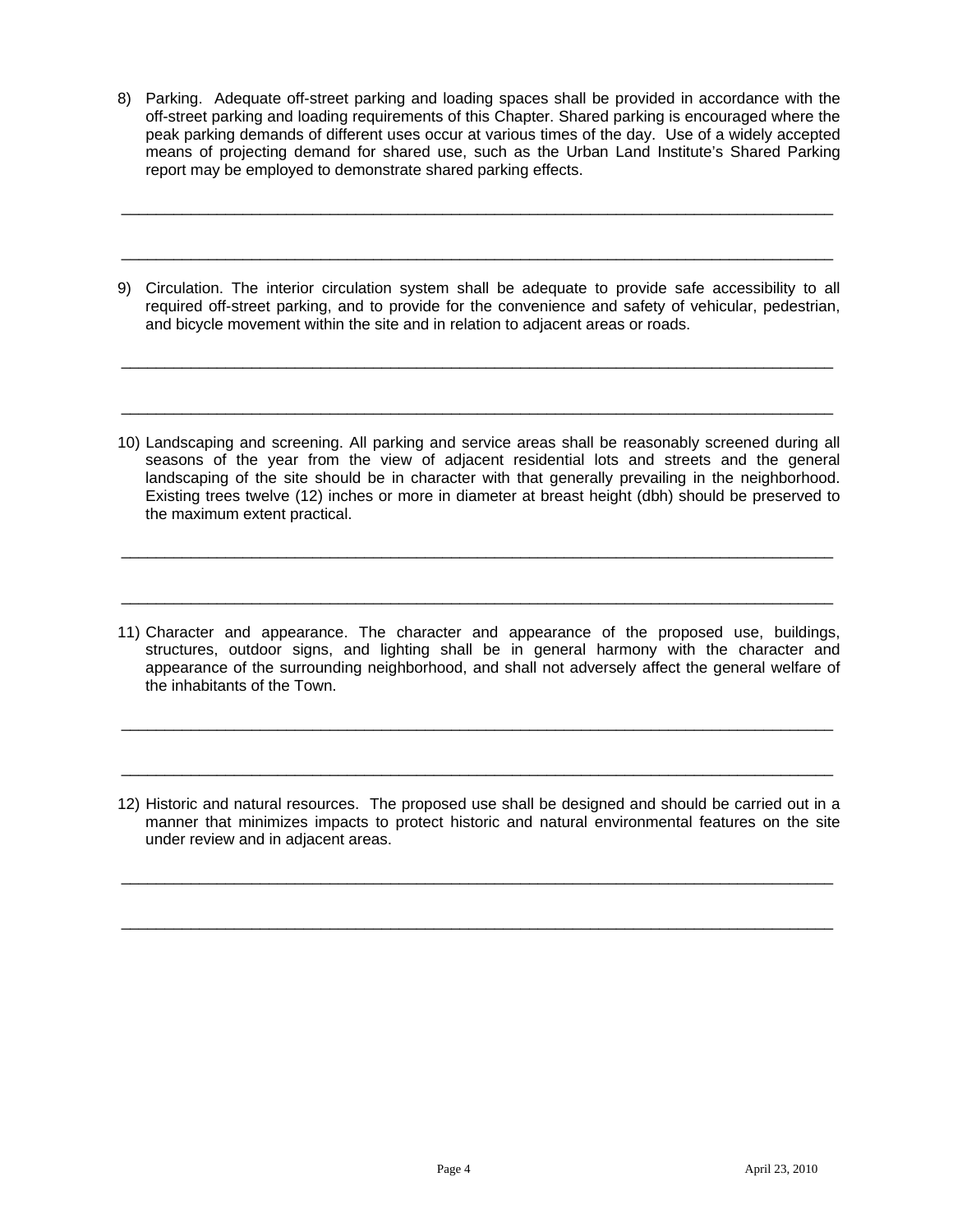13) Sewage Treatment and Water Supply. The adequacy of available sewage disposal and water supply services supporting the proposed activity or use shall be sufficient to meet the needs of the proposed activity or use. This consideration should be given to both including, but not be limited to, the suitability of water supply and sanitary sewage facilities to accommodate the intended use, and the adequacy of measures to protect surface and groundwater from pollution.

\_\_\_\_\_\_\_\_\_\_\_\_\_\_\_\_\_\_\_\_\_\_\_\_\_\_\_\_\_\_\_\_\_\_\_\_\_\_\_\_\_\_\_\_\_\_\_\_\_\_\_\_\_\_\_\_\_\_\_\_\_\_\_\_\_\_\_\_\_\_\_\_\_\_\_\_\_\_\_\_\_\_

\_\_\_\_\_\_\_\_\_\_\_\_\_\_\_\_\_\_\_\_\_\_\_\_\_\_\_\_\_\_\_\_\_\_\_\_\_\_\_\_\_\_\_\_\_\_\_\_\_\_\_\_\_\_\_\_\_\_\_\_\_\_\_\_\_\_\_\_\_\_\_\_\_\_\_\_\_\_\_\_\_\_

14) Size and scale. The location and size of the proposed use, the nature and intensity of operations involved in or conducted in connection therewith, and the size of the site in relation to the use, its site layout and its relation to existing and future access streets should be such that both pedestrian and vehicular traffic to and from the use and the assembly of persons in connection therewith will not be hazardous or inconvenient to, or incongruous with, or conflict with the normal traffic of the neighborhood.

\_\_\_\_\_\_\_\_\_\_\_\_\_\_\_\_\_\_\_\_\_\_\_\_\_\_\_\_\_\_\_\_\_\_\_\_\_\_\_\_\_\_\_\_\_\_\_\_\_\_\_\_\_\_\_\_\_\_\_\_\_\_\_\_\_\_\_\_\_\_\_\_\_\_\_\_\_\_\_\_\_\_

\_\_\_\_\_\_\_\_\_\_\_\_\_\_\_\_\_\_\_\_\_\_\_\_\_\_\_\_\_\_\_\_\_\_\_\_\_\_\_\_\_\_\_\_\_\_\_\_\_\_\_\_\_\_\_\_\_\_\_\_\_\_\_\_\_\_\_\_\_\_\_\_\_\_\_\_\_\_\_\_\_\_

15) The location and height of buildings; the location, nature and height of walls and fences; and the nature and extent of landscaping on the site shall be such that the use will not hinder or discourage the appropriate development and use of adjacent land and buildings or impair the value thereof.

\_\_\_\_\_\_\_\_\_\_\_\_\_\_\_\_\_\_\_\_\_\_\_\_\_\_\_\_\_\_\_\_\_\_\_\_\_\_\_\_\_\_\_\_\_\_\_\_\_\_\_\_\_\_\_\_\_\_\_\_\_\_\_\_\_\_\_\_\_\_\_\_\_\_\_\_\_\_\_\_\_\_

\_\_\_\_\_\_\_\_\_\_\_\_\_\_\_\_\_\_\_\_\_\_\_\_\_\_\_\_\_\_\_\_\_\_\_\_\_\_\_\_\_\_\_\_\_\_\_\_\_\_\_\_\_\_\_\_\_\_\_\_\_\_\_\_\_\_\_\_\_\_\_\_\_\_\_\_\_\_\_\_

By His/Her signature the Applicant avows that: 1) He/She has read this application and is familiar with its content; and 2) He/She has read, is familiar with, and understands the requirements of the Town Poughkeepsie Code provision(s) affecting or regulating the project for which this application is made; and 3) He/She agrees to comply with the requirements of the Town Poughkeepsie Code provision(s) affecting or regulating the project for which this application is made including any general or special conditions of any permits or approvals granted by any board, agency, or department of the Town of Poughkeepsie; and 4) He/She has read this statement and understands its meaning and its terms.

Applicant Signature:  $\blacksquare$ 

Print Name: <u>and</u> the set of the set of the set of the set of the set of the set of the set of the set of the set of the set of the set of the set of the set of the set of the set of the set of the set of the set of the se

Date:  $\Box$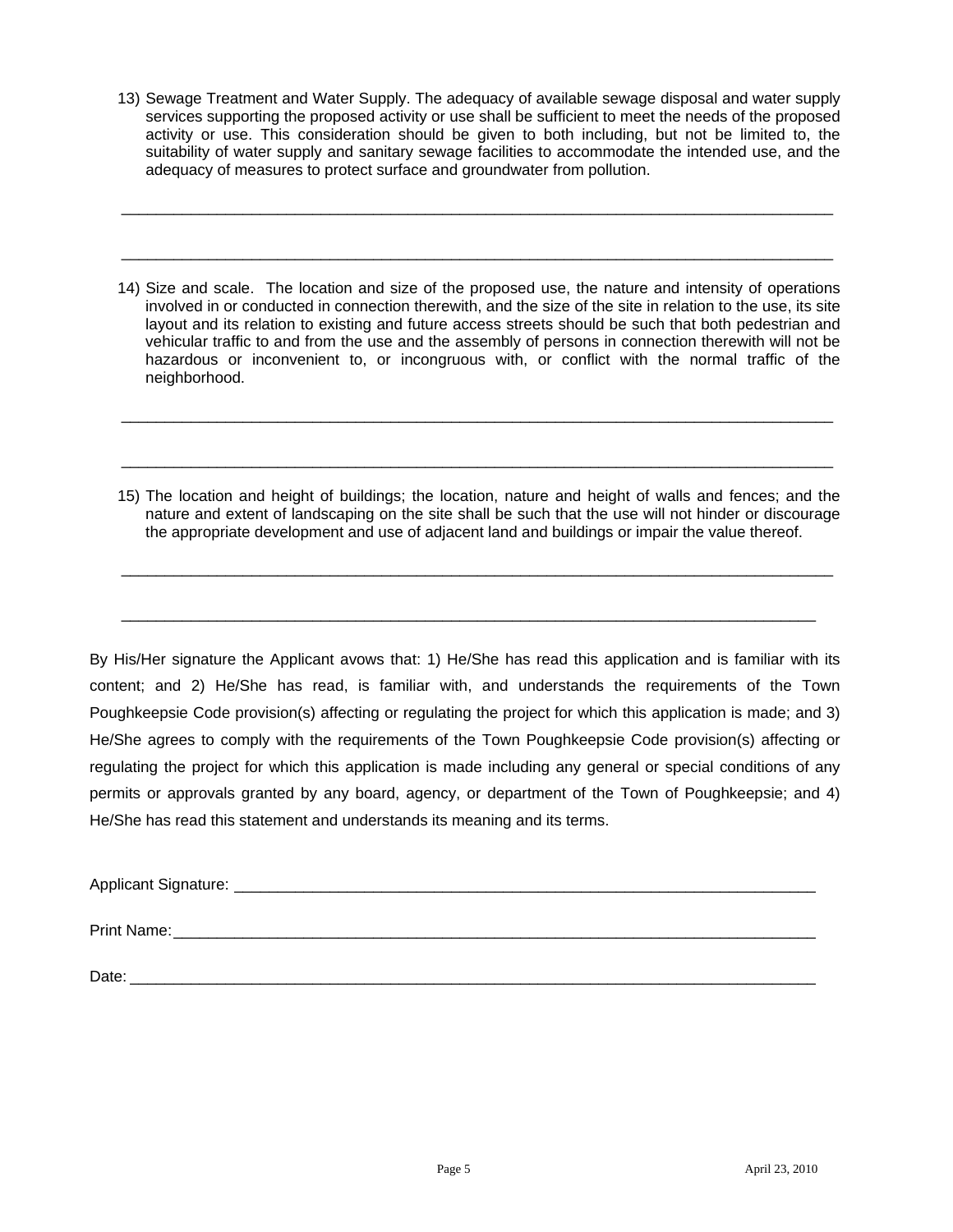# **AFFIDAVIT TO BE COMPLETED BY OWNER**

| State of  |     |                                     |
|-----------|-----|-------------------------------------|
|           | SS: |                                     |
| County of |     |                                     |
|           |     |                                     |
|           |     | being duly sworn, deposes and says: |

- 1. That I/we are the Owner(s) of the within property as described in the foregoing application for Zoning Board of Appeals approval(s) and that the statements contained therein are true to the best of my/our knowledge and belief.
- 2. That I/we hereby authorize **Exercise 2.** That I/we hereby authorize in all matters regarding said application(s), and that I/we have the legal right to make or authorize the making of said application.
- 3. That I/we understand that by submitting this application for Zoning Board of Appeals approval that I/we expressly grant permission to the Zoning Board of Appeals and its authorized representatives to enter upon the property, at all reasonable times, for the purpose of conducting inspections and becoming familiar with site conditions. I/we acknowledge that this grant of permission may only be revoked by the full withdrawal of said application from further Zoning Board of Appeals action.
- 4. That I/we understand that by submitting this application that I/we shall be responsible for the payment of all application fees, review fees, and inspection fees incurred by the Town related to this application.
- 5. That I/we understand that I/we, and any of our contractors and representatives shall be jointly and severally liable for all costs incurred, including environmental restoration costs, resulting from noncompliance with the approved application, and with non-compliance with any provision of the Town Code. I/we acknowledge that approval of the plan and commencement of any work related to the approved application shall constitute express permission to the Zoning Board of Appeals, the Building Inspector, the Planning Department, the Zoning Administrator, and any duly authorized representative of the Town of Poughkeepsie, to enter the property for the purposes of inspection for compliance with the approved application and any provision of the Town Code, whether or not any other permits have been applied for or issued for the project. I/we acknowledge that by submitting this application, and by approval of said application, including the commencement of any work related to the approved plan is an express waiver of any objection to authorized Town official(s) entering the property for the purpose of conducting inspections.
- 6. That I/we understand that the Zoning Board of Appeals intends to rely on the foregoing representations in making a determination to issue the requested applications and approvals and that under penalty of perjury I/we declare that I/we have examined this affidavit and that it is true and correct.

\_\_\_\_\_\_\_\_\_\_\_\_\_\_\_\_\_\_\_\_\_\_\_\_\_\_\_\_\_\_\_\_\_\_\_\_\_\_ \_\_\_\_\_\_\_\_\_\_\_\_\_\_\_\_\_\_\_\_\_\_\_\_\_\_\_\_\_\_\_\_\_\_\_\_\_\_

Applicant/Owner Applicant/Owner Applicant/Owner

\_\_\_\_\_\_\_\_\_\_\_\_\_\_\_\_\_\_\_\_\_\_\_\_\_\_\_\_ Notary Public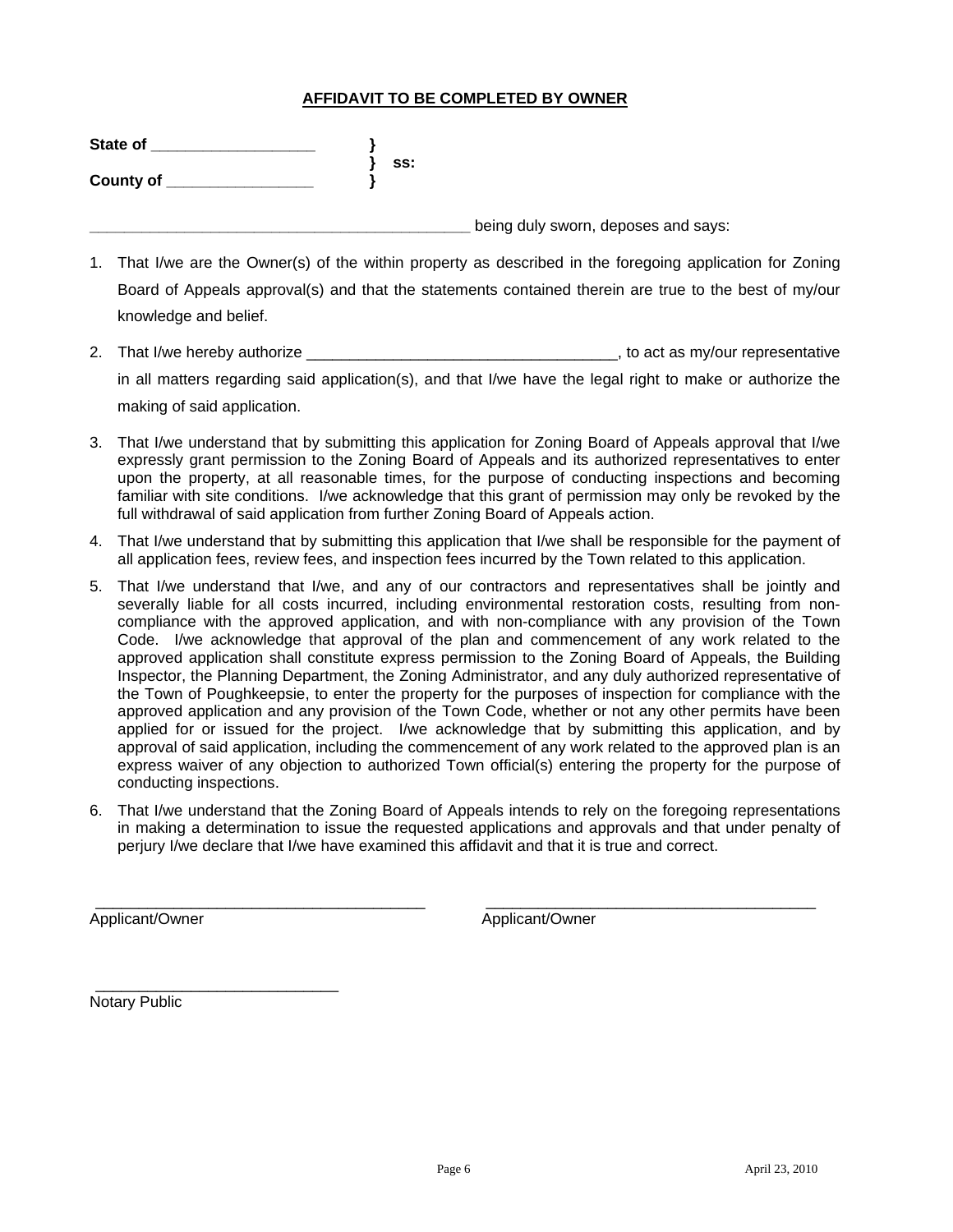# **AFFIDAVIT TO BE COMPLETED BY AGENT OF OWNER**

| being duly sworn, deposes and says:                                                                   |
|-------------------------------------------------------------------------------------------------------|
|                                                                                                       |
| Zoning Board of Appeals approval(s) and that the statements contained therein are true to the best of |
|                                                                                                       |
|                                                                                                       |
|                                                                                                       |

- 3. That I/we understand that by submitting this application for Zoning Board of Appeals approval that I/we expressly grant permission to the Zoning Board of Appeals and its authorized representatives to enter upon the property, at all reasonable times, for the purpose of conducting inspections and becoming familiar with site conditions. I/we acknowledge that this grant of permission may only be revoked by the full withdrawal of said application from further Zoning Board of Appeals action. That I/we understand that by submitting this application that I/we shall be responsible for the payment of all application fees, review fees, and inspection fees incurred by the Town related to this application.
- 4. That I/we understand that I/we, and any of our contractors and representatives shall be jointly and severally liable for all costs incurred, including environmental restoration costs, resulting from noncompliance with the approved application, and with non-compliance with any provision of the Town Code. I/we acknowledge that approval of the plan and commencement of any work related to the approved application shall constitute express permission to the Zoning Board of Appeals, the Building Inspector, the Planning Department, the Zoning Administrator, and any duly authorized representative of the Town of Poughkeepsie, to enter the property for the purposes of inspection for compliance with the approved application and any provision of the Town Code, whether or not any other permits have been applied for or issued for the project. I/we acknowledge that by submitting this application, and by approval of said application, including the commencement of any work related to the approved plan is an express waiver of any objection to authorized Town official(s) entering the property for the purpose of conducting inspections.
- 5. That I/we understand that the Zoning Board of Appeals intends to rely on the foregoing representations in making a determination to issue the requested applications and approvals and that under penalty of perjury I/we declare that I/we has examined this affidavit and that it is true and correct.

\_\_\_\_\_\_\_\_\_\_\_\_\_\_\_\_\_\_\_\_\_\_\_\_\_\_\_\_\_\_\_\_\_\_\_\_\_\_ \_\_\_\_\_\_\_\_\_\_\_\_\_\_\_\_\_\_\_\_\_\_\_\_\_\_\_\_\_\_\_\_\_\_\_\_\_\_

Applicant/Agent Applicant/Agent

Notary Public

\_\_\_\_\_\_\_\_\_\_\_\_\_\_\_\_\_\_\_\_\_\_\_\_\_\_\_\_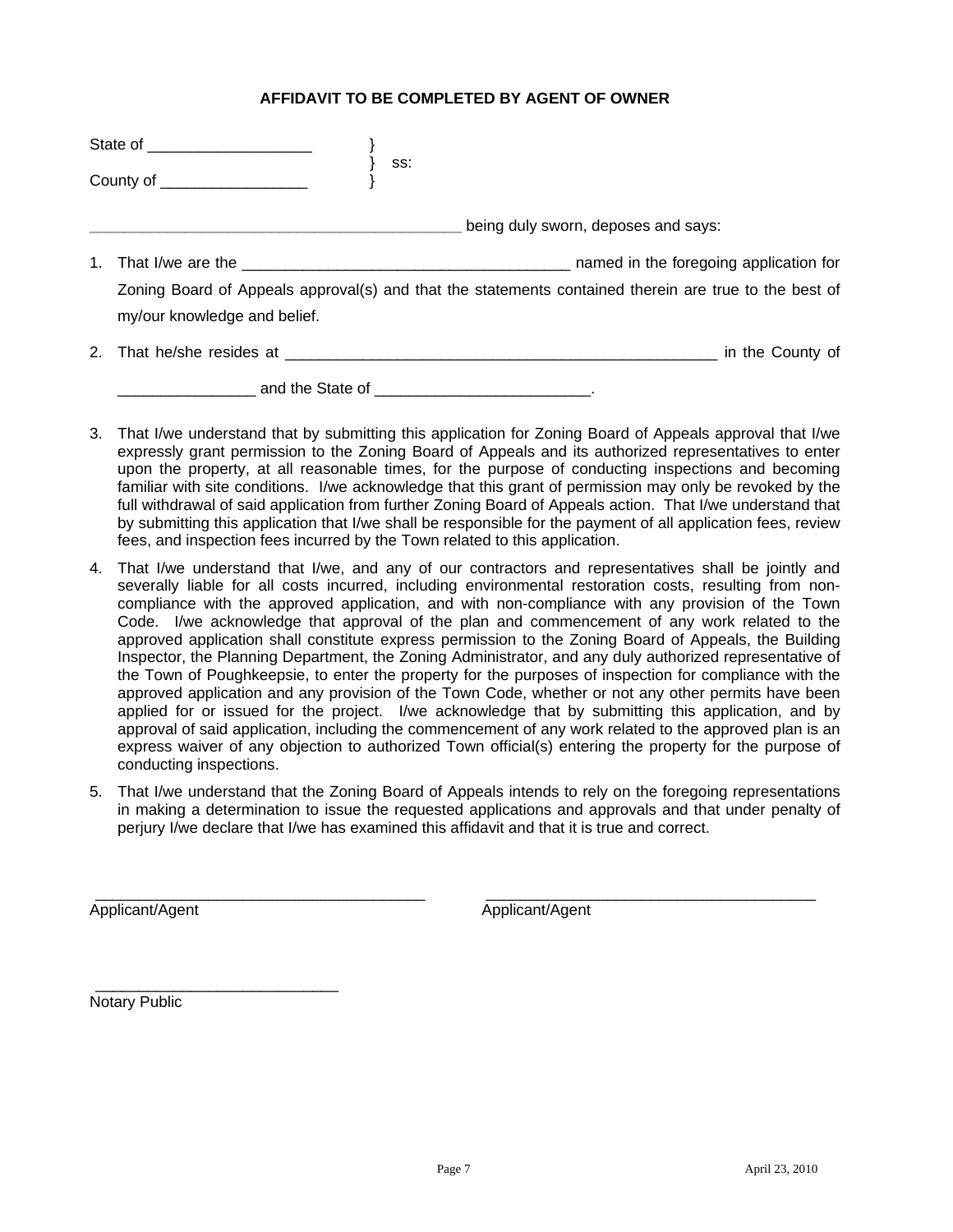# **DISCLOSURE OF BUSINESS INTEREST**

| State of  |     |
|-----------|-----|
|           | SS: |
| County of |     |
|           |     |

1. Pursuant to §803 of the General Municipal Law the following municipal officer(s) or employee(s), and any of their family members, outside employers, business associates, clients, or campaign contributors, have, or will later acquire, an ownership position, employment position, or other contractual interest in the proposed project: (Insert name, home address and municipal position held. Attach additional pages as necessary.)

\_\_\_\_\_\_\_\_\_\_\_\_\_\_\_\_\_\_\_\_\_\_\_\_\_\_\_\_\_\_\_\_\_\_\_\_\_\_\_\_\_\_\_\_\_\_\_\_\_\_\_\_\_\_\_\_\_\_\_\_\_\_\_\_\_\_\_\_\_\_\_\_\_\_\_\_\_\_\_\_\_\_\_\_\_

\_\_\_\_\_\_\_\_\_\_\_\_\_\_\_\_\_\_\_\_\_\_\_\_\_\_\_\_\_\_\_\_\_\_\_\_\_\_\_\_\_\_\_\_\_\_\_\_\_\_\_\_\_\_\_\_\_\_\_\_\_\_\_\_\_\_\_\_\_\_\_\_\_\_\_\_\_\_\_\_\_\_\_\_\_

\_\_\_\_\_\_\_\_\_\_\_\_\_\_\_\_\_\_\_\_\_\_\_\_\_\_\_\_\_\_\_\_\_\_\_\_\_\_\_\_\_\_\_\_\_\_\_\_\_\_\_\_\_\_\_\_\_\_\_\_\_\_\_\_\_\_\_\_\_\_\_\_\_\_\_\_\_\_\_\_\_\_\_\_\_

**\_\_\_\_\_\_\_\_\_\_\_\_\_\_\_\_\_\_\_\_\_\_\_\_\_\_\_\_\_\_\_\_\_\_\_\_\_\_\_\_\_\_\_** being duly sworn, deposes and says:

2. That the interest of said municipal officer(s) or employee(s) is: (Detail the nature and extent of the interest. Attach additional pages as necessary.)

\_\_\_\_\_\_\_\_\_\_\_\_\_\_\_\_\_\_\_\_\_\_\_\_\_\_\_\_\_\_\_\_\_\_\_\_\_\_\_\_\_\_\_\_\_\_\_\_\_\_\_\_\_\_\_\_\_\_\_\_\_\_\_\_\_\_\_\_\_\_\_\_\_\_\_\_\_\_\_\_\_\_\_\_\_

\_\_\_\_\_\_\_\_\_\_\_\_\_\_\_\_\_\_\_\_\_\_\_\_\_\_\_\_\_\_\_\_\_\_\_\_\_\_\_\_\_\_\_\_\_\_\_\_\_\_\_\_\_\_\_\_\_\_\_\_\_\_\_\_\_\_\_\_\_\_\_\_\_\_\_\_\_\_\_\_\_\_\_\_\_

\_\_\_\_\_\_\_\_\_\_\_\_\_\_\_\_\_\_\_\_\_\_\_\_\_\_\_\_\_\_\_\_\_\_\_\_\_\_\_\_\_\_\_\_\_\_\_\_\_\_\_\_\_\_\_\_\_\_\_\_\_\_\_\_\_\_\_\_\_\_\_\_\_\_\_\_\_\_\_\_\_\_\_\_\_

3. That he/she understands that the Town of Poughkeepsie Zoning Board of Appeals intends to rely on the foregoing representations in making a determination to issue the requested applications and approvals and that under penalty of perjury he/she declares that he/she has examined this affidavit and that it is true and correct.

\_\_\_\_\_\_\_\_\_\_\_\_\_\_\_\_\_\_\_\_\_\_\_\_\_\_\_\_\_\_\_\_\_\_\_\_\_\_ \_\_\_\_\_\_\_\_\_\_\_\_\_\_\_\_\_\_\_\_\_\_\_\_\_\_\_\_\_\_\_\_\_\_\_\_\_\_

Agent/Owner **Agent/Owner** Agent/Owner

\_\_\_\_\_\_\_\_\_\_\_\_\_\_\_\_\_\_\_\_\_\_\_\_\_\_\_\_ Notary Public